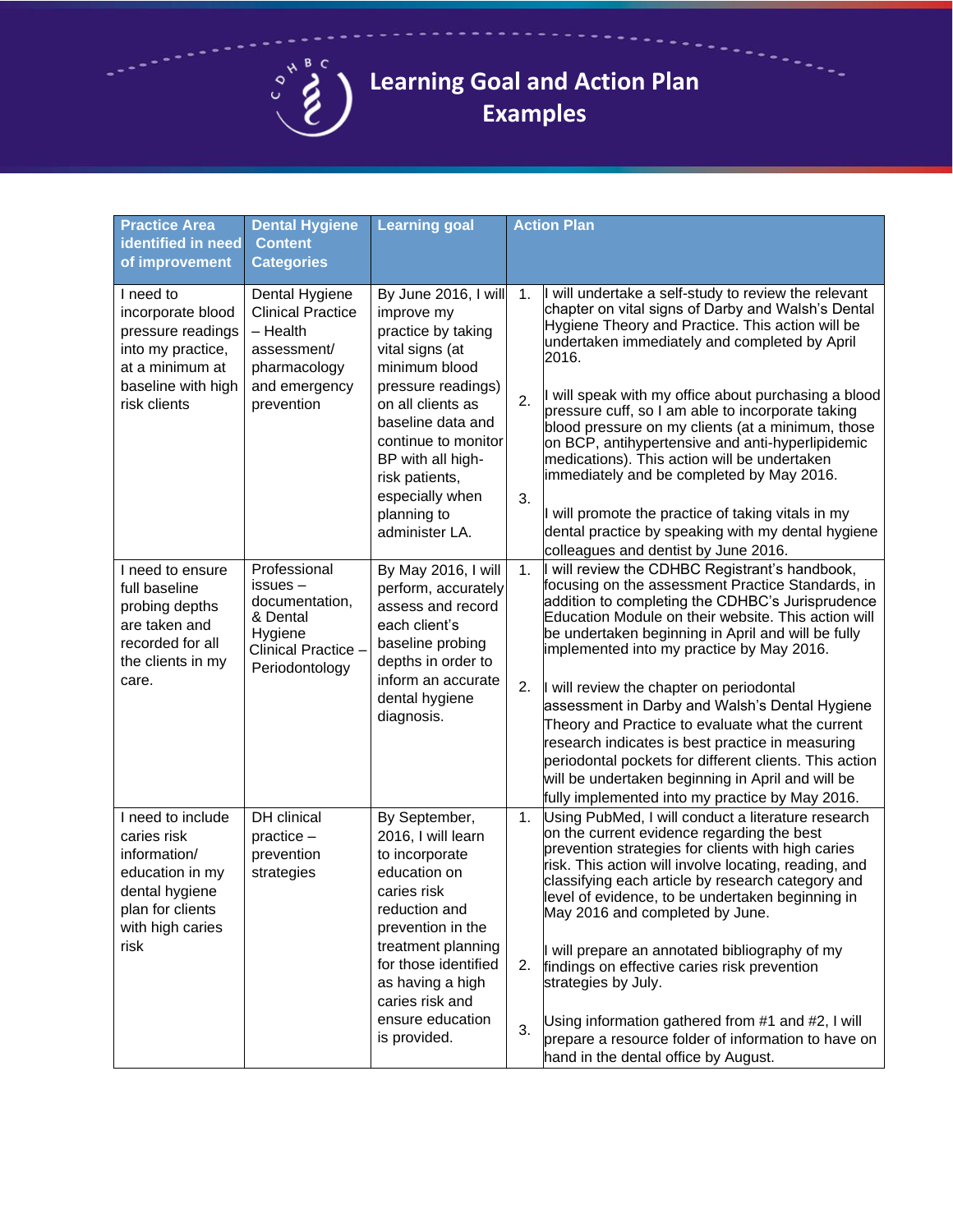|  |  | 4. | I will complete an online webinar module by        |
|--|--|----|----------------------------------------------------|
|  |  |    | September 2016 on how to incorporate client        |
|  |  |    | education more effectively into the dental hygiene |
|  |  |    | blan.                                              |

| <b>Practice Area</b>                                                                                                                             | <b>Dental Hygiene</b>                                                                                                                                                                                            | <b>Learning goal</b>                                                                                                                                                                                                                                                                                                                 | <b>Action Plan</b> |                                                                                                                                                                                                                                                                                                                                                                                                                                                                                                                                                                                                                                                                      |
|--------------------------------------------------------------------------------------------------------------------------------------------------|------------------------------------------------------------------------------------------------------------------------------------------------------------------------------------------------------------------|--------------------------------------------------------------------------------------------------------------------------------------------------------------------------------------------------------------------------------------------------------------------------------------------------------------------------------------|--------------------|----------------------------------------------------------------------------------------------------------------------------------------------------------------------------------------------------------------------------------------------------------------------------------------------------------------------------------------------------------------------------------------------------------------------------------------------------------------------------------------------------------------------------------------------------------------------------------------------------------------------------------------------------------------------|
| identified in need<br>of improvement                                                                                                             | <b>Content</b><br><b>Categories</b>                                                                                                                                                                              |                                                                                                                                                                                                                                                                                                                                      |                    |                                                                                                                                                                                                                                                                                                                                                                                                                                                                                                                                                                                                                                                                      |
| I need to re-certify<br>for CPR                                                                                                                  | Dental Hygiene<br>clinical practice -<br>emergency<br>prevention and<br>interventions                                                                                                                            | I will recertify for<br>CPR Level C HCP<br>every year beginning<br>in September 2016<br>to ensure it never<br>expires and I am<br>current with all<br>techniques and<br>theories.                                                                                                                                                    | 1.                 | I will attend a CPR refresher course and<br>obtain my recertification for CPR level C HCP<br>by September 2016 and make a note in my<br>calendar to retake course every year.                                                                                                                                                                                                                                                                                                                                                                                                                                                                                        |
| I need to be more<br>knowledgeable on<br>the current<br>research findings<br>on oral-systemic<br>health and<br>incorporate this<br>into my daily | <b>Biological sciences</b><br>Dental sciences<br>Dental hygiene<br>clinical practice                                                                                                                             | By January 2017, I<br>will be able to share<br>with my clients a<br>summary of findings<br>from the latest<br>research on the<br>mouth-body health<br>connection<br>research.                                                                                                                                                        | 1.<br>2.           | I will attend a CE course (TBA) on the oral<br>systemic connection by January 2017.<br>Based on #1, I will locate and read<br>published research on the oral-systemic link<br>with diabetes, osteoporosis, aspiration<br>pneumonia, and cardiovascular disease by<br>April 2017.                                                                                                                                                                                                                                                                                                                                                                                     |
| practice                                                                                                                                         |                                                                                                                                                                                                                  |                                                                                                                                                                                                                                                                                                                                      | 3.                 | I will analyze and evaluate published journal<br>articles on the oral-systemic link and use this<br>information to create a fact sheet for my<br>clients that cites current research findings in<br>plain language by November 2017.                                                                                                                                                                                                                                                                                                                                                                                                                                 |
| I need to learn more<br>about Alzheimer's<br>Disease and how<br>best to treat clients<br>with this condition                                     | <b>Biological sciences</b><br>Dental sciences<br>Dental hygiene<br>clinical practice<br>Community:<br>public health<br>practice related to<br>client advocacy,<br>health promotion<br>and wellness<br>strategies | By July 2017, I will<br>be able to<br>confidently discuss<br>the impact of<br>Alzheimer's Disease<br>on an individual's<br>oral health and<br>overall health and<br>wellness and share<br>helpful strategies for<br>daily mouth care and<br>professional dental<br>hygiene and dental<br>treatment to clients<br>and their families. | 1.<br>2.<br>3.     | I will review and take notes on chapters that<br>contain information about Alzheimer's<br>disease in the textbook by Little et al. (2013)<br>entitled "Dental management for the<br>Medically Compromised Patient (8th ed.) by<br>January 2017.<br>I will attend the Special Care conference<br>session on "Alzheimer's disease and oral<br>health care" in March 2017.<br>will conduct a search for current resources,<br>including journal publications (2007-2015),<br>online fact sheets, and videos and create a<br>list of resources to assist my clients and their<br>families by June 2017. Information gathered<br>will also be added to my notes document. |
|                                                                                                                                                  |                                                                                                                                                                                                                  |                                                                                                                                                                                                                                                                                                                                      | 4 <sub>1</sub>     | I will create a "helpful oral health tips" fact<br>sheet for family members of individuals with<br>Alzheimer's Disease by July 2017 using<br>Microsoft Publisher and the information I                                                                                                                                                                                                                                                                                                                                                                                                                                                                               |